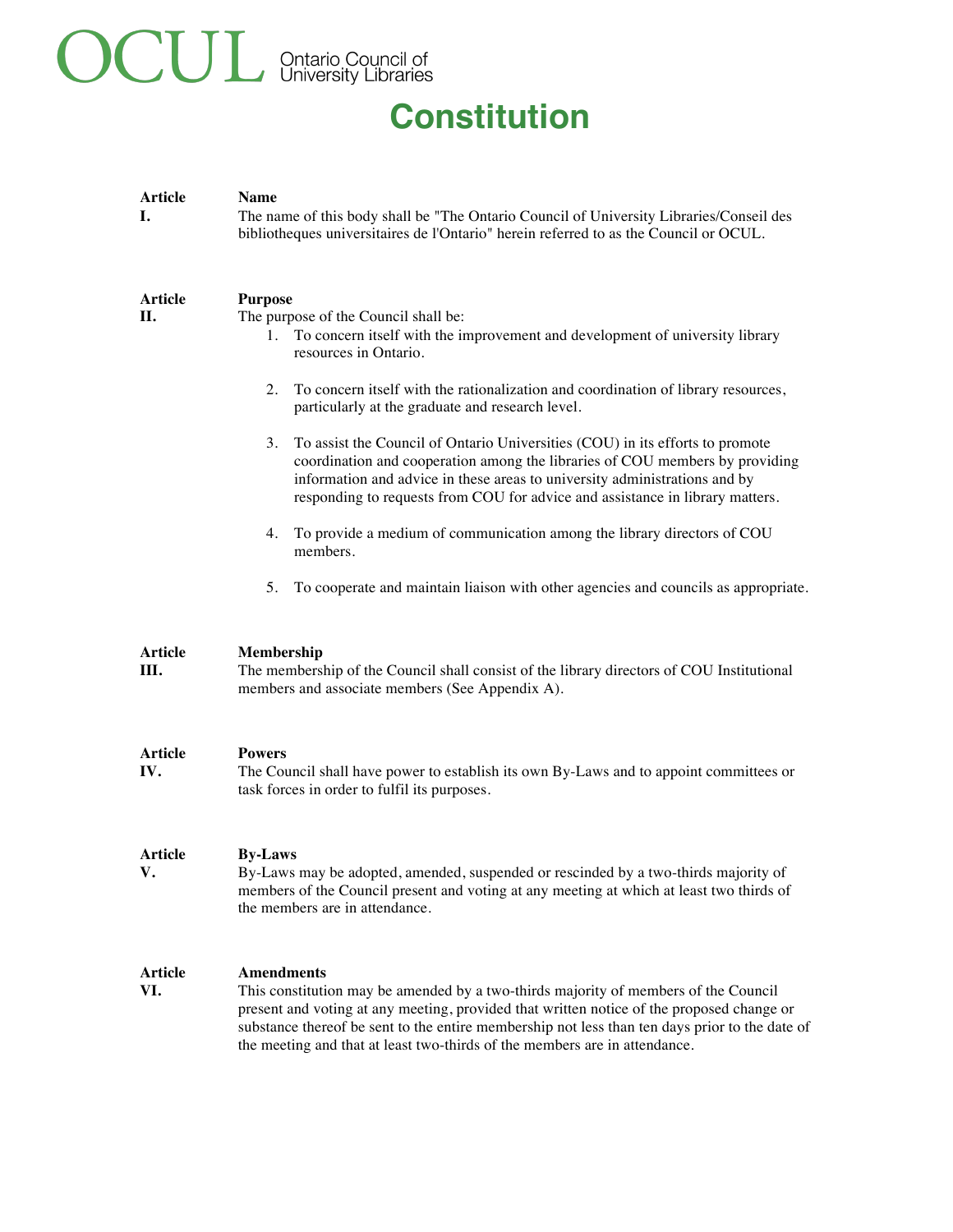# **BY-LAWS**

**Article I. Officers-Executive Committee** The Officers of Council and their terms shall be: 1. A Chair (one year)

- 2. A Vice-Chair who shall be Chair-Elect (one year)
- 3. A Secretary (two years, renewable one time)
- 4. A Treasurer (two years, renewable one time)
- 5. A Past-Chair (one year)

The Secretary and Treasurer terms are staggered.

#### **Article Duties of the Officers Chair**

# **II.**

# The Chair is the chief elected officer of OCUL. She/he provides leadership for the organization and ensures that its mission and strategic goals are carried out. The Chair shall, when present, preside at all meetings of the Executive and of the Members. She/he is an ex officio member of standing committees. The Chair shall assume other duties and powers as the Executive may specify.

#### **Vice Chair / Chair Elect**

The Vice Chair / Chair Elect shall chair the OCUL Planning and Assessment Committee. If the Chair is absent or is unable to act, the Vice Chair shall, when present, preside at all meetings of the Executive and of the Members. She/he shall have such other duties and powers as the Executive may specify.

## **Past Chair**

The Past Chair shall chair the Nominating Committee. She/he acts in an advisory capacity to the Chair, assisting in the transition in leadership. She/he will assume other duties and powers as the Executive may specify.

### **Treasurer**

The Treasurer shall be responsible for overseeing the maintenance of proper accounting records in compliance with Canadian accounting standards. She/he will assume oversight and responsibility for the safekeeping of securities and for the disbursement of funds of the organization. The Treasurer will render to the Executive an account of the financial position of the organization. If the Chair and the Vice Chair are absent or unable to act, the Treasurer shall, when present, preside at all meetings of the Executive and of the Members. She/he is an ex officio member of standing committees. The Treasurer will assume other duties and powers as the Executive may specify.

## **Secretary**

The Secretary shall maintain, or cause to maintain, the official documents of the organization, including the list of members, bylaws, rules of order and standing rules. She/he will keep, or cause to be kept, minutes of all meetings of the Executive and of the members. She/he will give, or cause to be given, proper notice for all meetings of the Executive and of the members. If the Chair, the Vice Chair and the Treasurer are absent or unable to act, the Secretary shall, when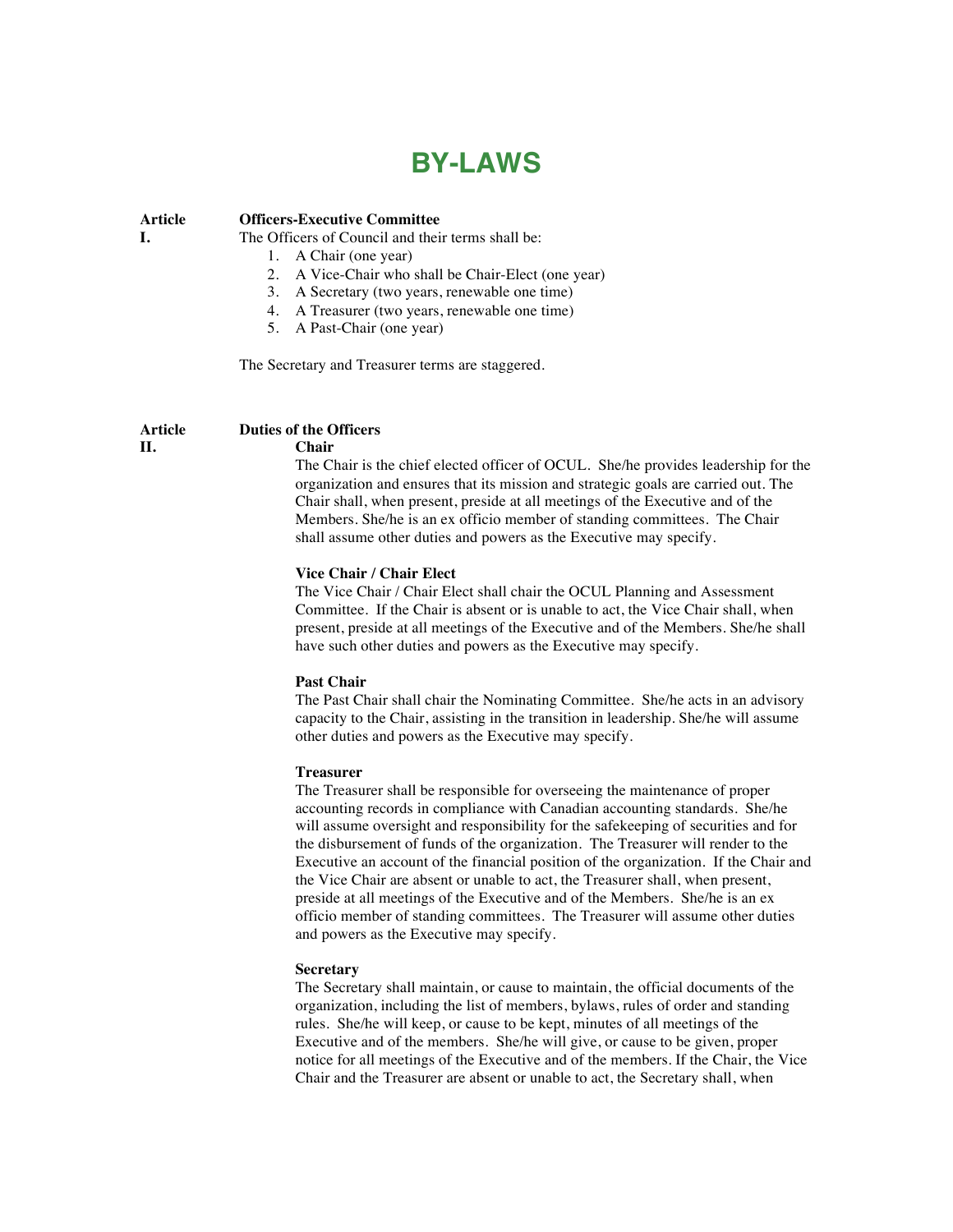present, preside at all meetings of the Executive and of the Members. The Secretary will assume other duties and powers as the Executive may specify.

#### **Article III. Meetings** Meetings shall be called by the Chair or the Executive Committee in the spring and the fall of each year, at other times as required, or upon the written request of six members. The purpose of the meeting shall be stated in the call. The spring meeting shall be the annual meeting.

#### **Article Attendance**

**IV.** A member of the Council who is unable to attend a meeting rnay delegate a member of his/her Library staff to attend and vote during the absence of the member but not to act as an officer.

#### **Article Quorum**

**V.**

**VI.**

A majority of the members of Council or their delegates shall constitute a quorum for any meeting.

#### **Article Elections**

The election of officers shall take place at the annual meeting. A Nominating Committee, consisting of the current Past-Chair, as chair, and two other members selected at the previous meeting of Council, shall present a slate of nominees reflecting the various regions and sizes of institutions. If there is more than one nomination for an office, the meeting shall agree on election rules before voting. No one shall be nominated without his/her consent.

#### **Article Replacements**

**VII.** An officer, except the Chair, who finds it necessary to relinquish office (through retirement, resignation, or otherwise) shall be replaced by a successor elected for the un-expired term. A mail vote may be conducted, if necessary, by the Secretary or by the Chair if it is the post of Secretary that becomes vacant.

#### **Article Voting**

**VIII.**

The Chair may vote.

#### **Article Projects**

**IX.** Each project undertaken by OCUL shall be administered by one of the Council members. The Librarian of the University administering the Project shall be its Coordinator and shall report regularly to OCUL.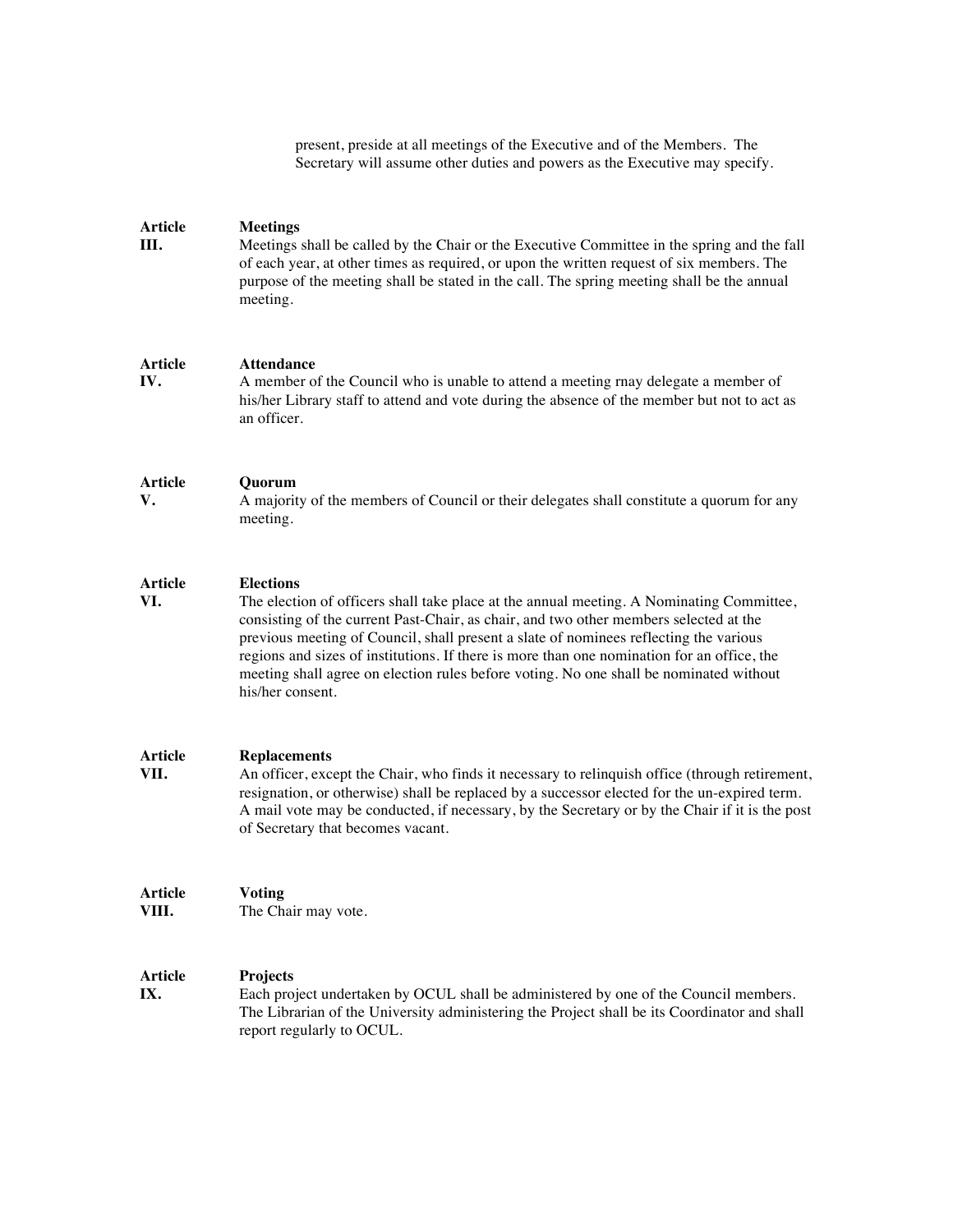| Article<br>Х. | <b>Rules</b><br>The functions of Council and the conduct of its members shall be governed by the<br>regulations: |
|---------------|------------------------------------------------------------------------------------------------------------------|
|               | stated by the Council of Ontario Universities;<br>a.                                                             |
|               | contained in the OCUL Constitution;<br>b.                                                                        |

c. **Procedure at meetings in Canada** by Arthur Beauchesne.

**Article XI. Executive Director** There shall be an Executive Director, appointed by OCUL, who shall report to the Chair of OCUL. The Executive Director shall serve as manager of OCUL affairs, including the OCUL office. The Executive Director shall attend the meetings of the OCUL Council and Executive Committee.

*Amended and approved - OCUL Meeting, 21 November, 2014*